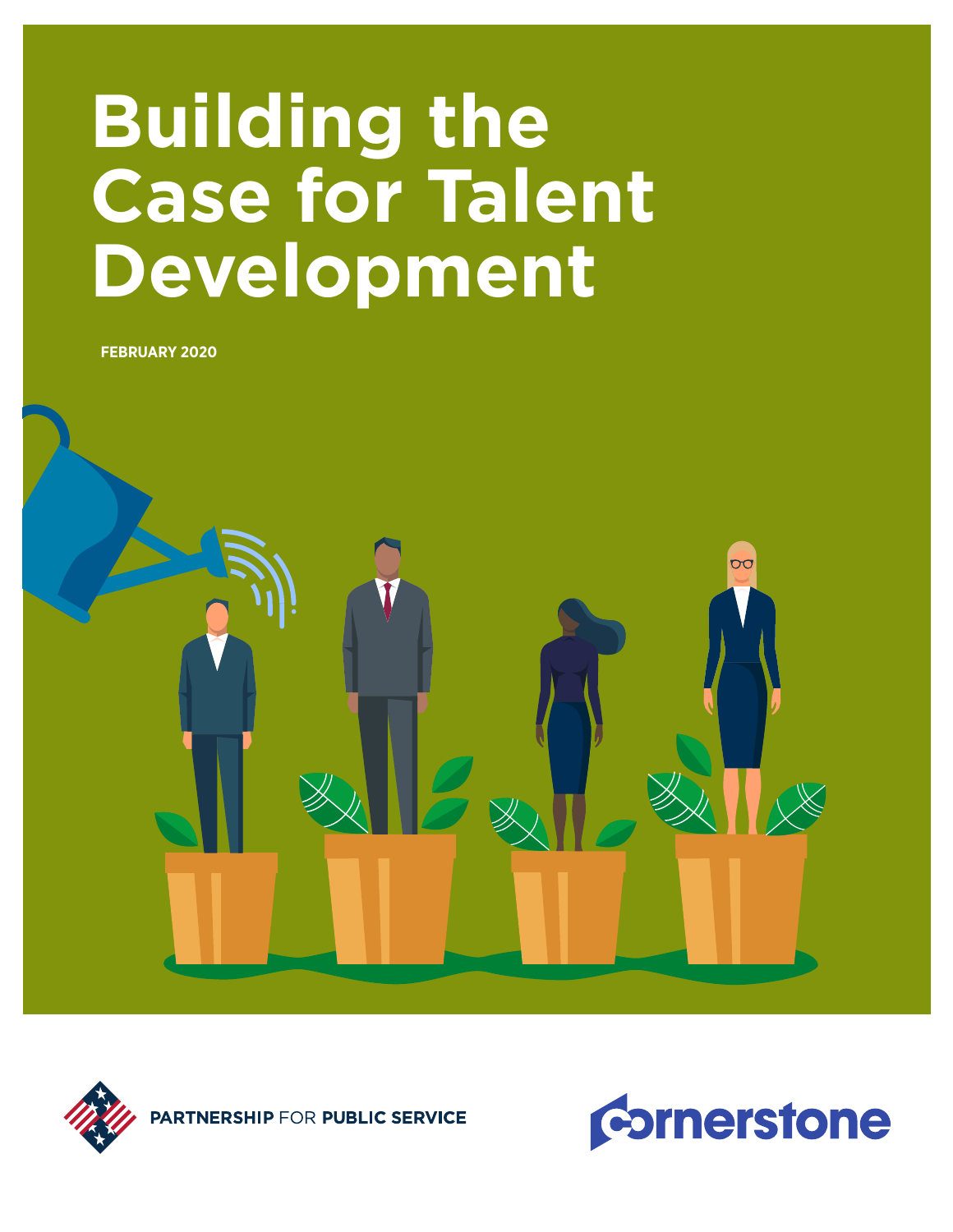## **Introduction**

The federal government must invest in its workforce if it is to address modern challenges. As agency missions evolve, public servants will need to grow and develop to adapt to new ways of serving the American public. Strategic talent development will help agencies retain productive, engaged employees and ensure the effective delivery of missioncritical services.

In 2019, the Partnership for Public Service and Cornerstone OnDemand conducted focus groups and a workshop to explore how federal HR leaders make the business case to start new talent development initiatives. With competing priorities for limited agency resources, it is critical to gain buy-in from key stakeholders to ensure the success and sustainability of new and existing programs.

The following tips can help you prepare a case that works for your agency and illustrates to leadership the benefits of talent development.

## **Five Tips to Build Your Case**



**11 Ink talent development to the organization's goals and mission.**<br>Support for talent development is greater when clearly linked to mission achievement. For<br>agency that provides public-facing services could invest in dev Support for talent development is greater when clearly linked to mission achievement. For example, an agency that provides public-facing services could invest in developing more highly skilled employees so they can shorten wait times or speed claims processing—both improvements in customer service outcomes. The key is to be specific and concrete when talking about how your initiative will impact your organization's goals and mission.



#### **2 Use data to tell the story.**

Data is a valuable tool for quantifying the impact of new programs that enhance the skills of your workforce. However, relying on numbers alone is less effective than creating a compelling, evidence-based narrative that engages your leadership. For example, you could use data on the cost of employee turnover at your agency to construct a narrative that shows both the financial impact of losing valuable employees, as well as the less evident costs of separation (such as time spent hiring a replacement) that are equally important to your mission.

Evaluating agency programs is another way to spur leadership to create more opportunities for professional development or ensure that current efforts are used and communicated widely across your organization.

**"We always talked about our business case in the military as supporting the mission and/or operational risk: We need these tools, these weapons systems, these IT systems to provide military forces needed to deter war and defend our nation. Should deterrence fail, to win. What I've learned is we have to also address developmental risk. If we don't develop our people, you're going to have a fantastic radar, a fantastic F-35 advanced jet, but you're not going to have the maintainers or the pilots to fly it."**

Russ Frasz

Director, force development and deputy chief of staff for manpower, personnel and services, U.S. Air Force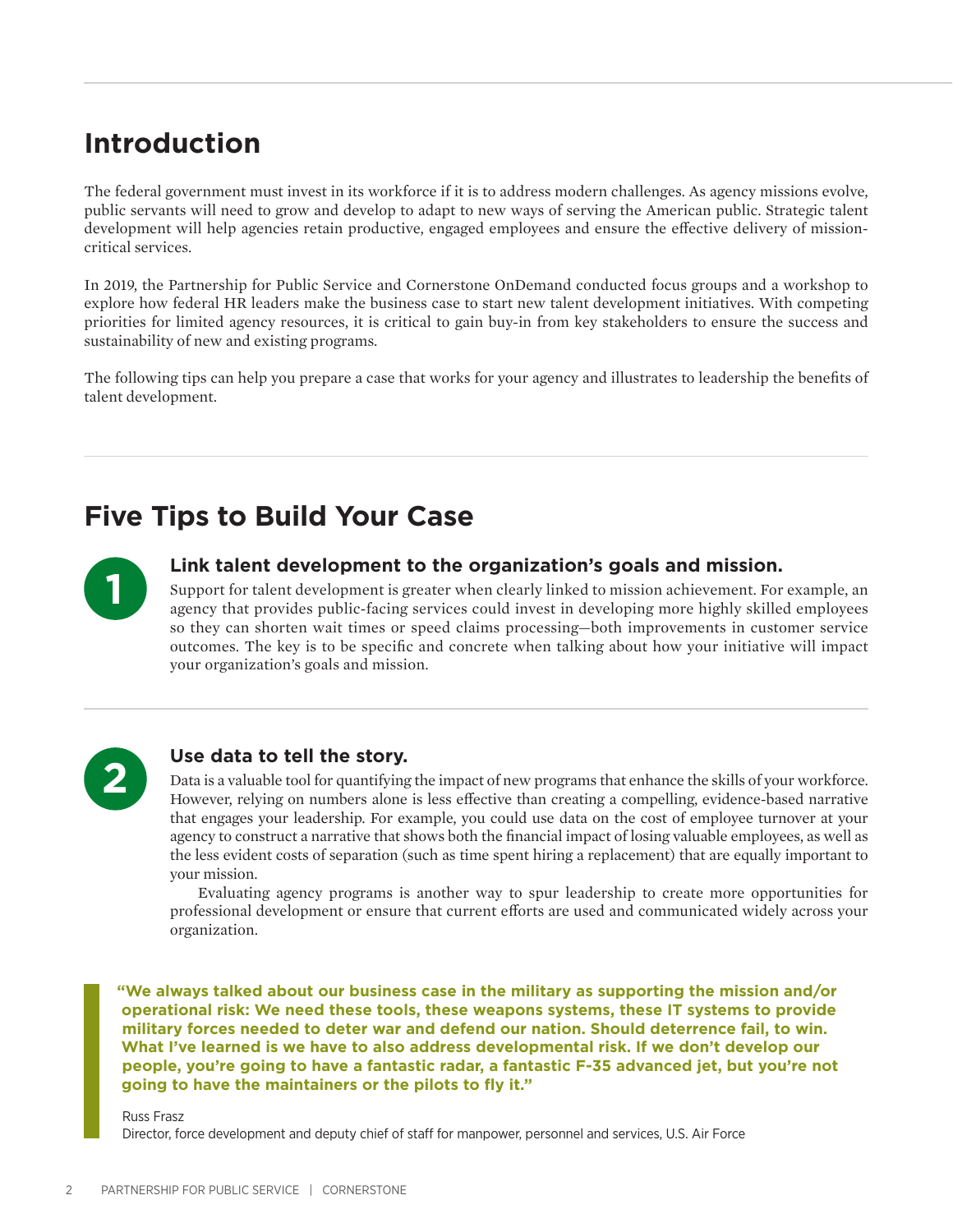

## **Focus on employee engagement.**<br>According to the 2019 Best Places to Work in th

According to the 2019 Best Places to Work in the Federal Government® rankings, agencies that scored well on employee engagement tended to emphasize training and development at their agencies.<sup>1</sup> Sustained professional development over the course of an employee's career can improve engagement, and that typically leads to more productive employees. Employees are also more likely to stay if they feel their agency invests in them.

1 Analysis of 2019 Best Places to Work in the Federal Government data available at https://bit.ly/2sNz1A0.



## **4 A Strengthen institutional knowledge.**<br>Talent development programs prepare employees for

Talent development programs prepare employees for workforce changes, such as attrition or retirement, which can pose a risk due to the loss of institutional knowledge. Share how you will reduce risks by preparing employees for future leadership and technical roles. Specifics about impacts are critical for making a compelling business case. Training more employees in mission-critical areas can help ensure continuity in your organization.



### **5 Think big but start small.**

Government changes incrementally. When shaping new talent development initiatives, create short-term efforts to provide quick wins that can help you gain support and credibility from agency stakeholders. For example, launch a pilot program to test new approaches and gather data from your results that demonstrate best practices. Use the lessons you learn from these early activities to refine your strategy and tackle larger challenges.

**"Focus on one thing at a time. If you have to go from A to Z, don't try to skip to Y. Start at the beginning and build your business case to secure buy-in and identify the partners that you can work with. Soon you'll be able to engage other leaders and employees in your organization and move the needle."** 

John Salamone Chief human resources officer, U.S. House of Representatives

## **Conclusion**

Federal leadership development and employee education and training should not be discrete, isolated events. They should be part of a continual process for enhancing the skills of our public servants so our government can perform at its best.

The Partnership for Public Service recently released its [Public Service Leadership Model,](https://ourpublicservice.org/our-work/public-service-leadership-model/) which emphasizes continual employee development for employees ranging from aspiring supervisors up to members of the Senior Executive Service. This model requires a deliberate and strategic investment in leaders at all levels. Top agency leaders need to consider the long-term development of their employees to strengthen engagement, build skills and prepare for new, challenging roles. With these tips in mind, you can develop a strong foundation to build that business case to senior leaders and achieve the goals that will maximize your agency's performance.